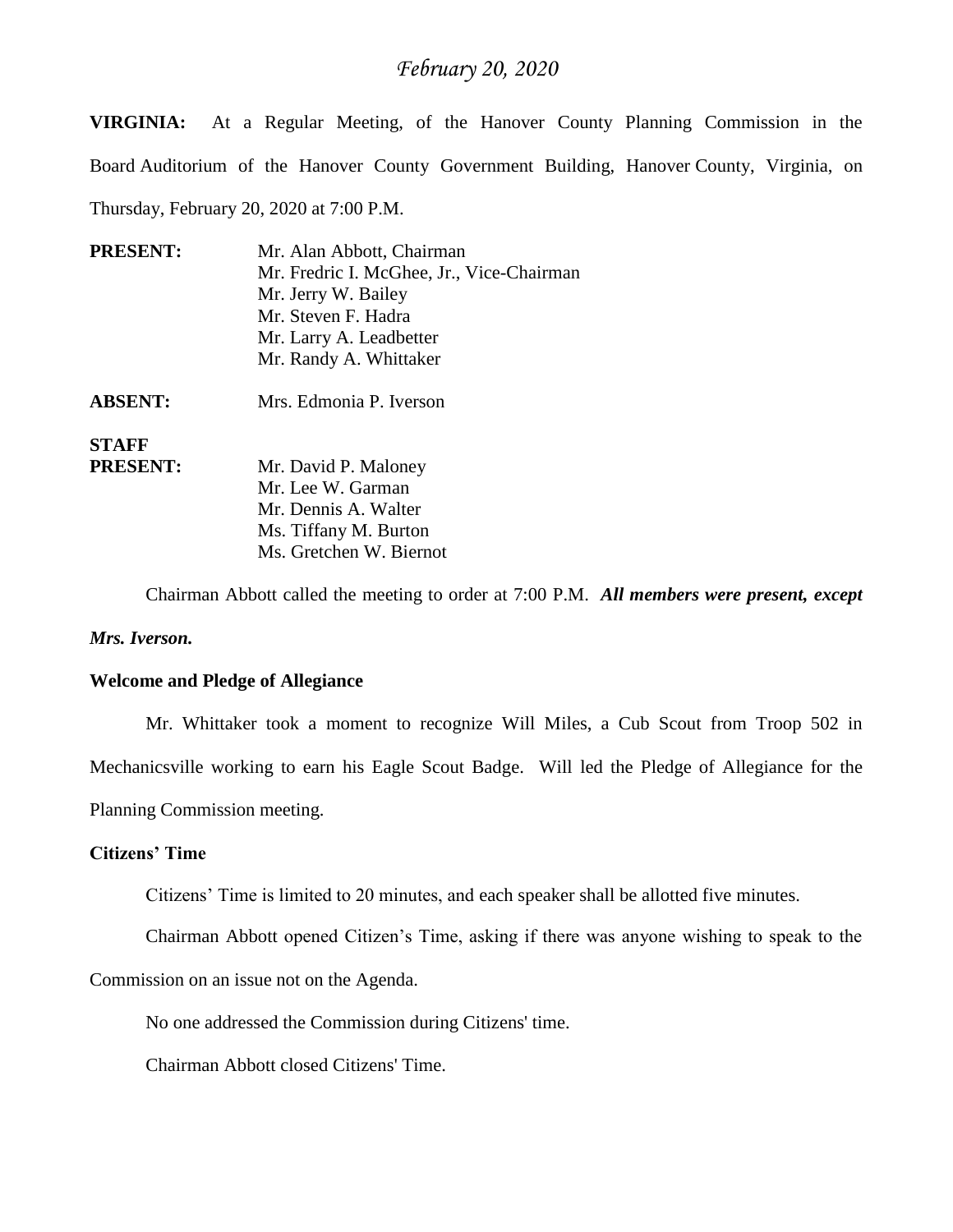#### **EXPEDITED PUBLIC HEARINGS**

Chairman Abbott explained that the Expedited Agenda contains cases that have moved through the process with little if any opposition and that the applicant is in agreement with Staff recommendations. He asked if anyone wished to speak in opposition to the case on tonight's Expedited Agenda. Seeing no one, the cases remained as Expedited Public Hearings.

#### **Rezoning**

#### **REZ2019-00029, RIVA RIDGE DEVELOPMENT, L.L.C.**

Request(s) to rezone from A-1, Agricultural District to AR-6(c), Agricultural Residential District with conditions, on GPIN 7860-76-8346, consisting of approximately 53.23 acres, and located on the south line of West Patrick Henry Road (State Route 54) approximately 550 feet east of its intersection with Poplar Valley Place (state route pending). The subject property is designated on the General Land Use Plan Map as Agricultural. The proposed zoning amendment would permit the creation of eight (8) building lots for a gross density of one (1) dwelling unit per 6.65 acres. **Magisterial District: Beaverdam**

# Mr. Garman gave a brief presentation of the request to rezone to AR-6(c), Agricultural Residential District with conditions, to permit the creation of eight building lots. He concluded by stating staff recommends approval subject to the submitted proffers.

Chairman Abbott asked if any of the Commissioners had any questions. Seeing none, he asked if the applicant was present and in agreement with staff recommendations. From the audience, the applicant acknowledged that he was in agreement. Chairman Abbott asked if anyone wished to speak in favor of or in opposition to the request. Seeing none, he closed the public hearing.

Upon a motion by Mr. Whittaker, seconded by Mr. Hadra, the Planning Commission voted

**UNANIMOUSLY TO RECOMMEND APPROVAL OF REZ2019-00029, RIVA RIDGE DEVELOPMENT, L.L.C., SUBJECT TO THE SUBMITTED PROFFERS, DATED FEBRUARY 10, 2020:**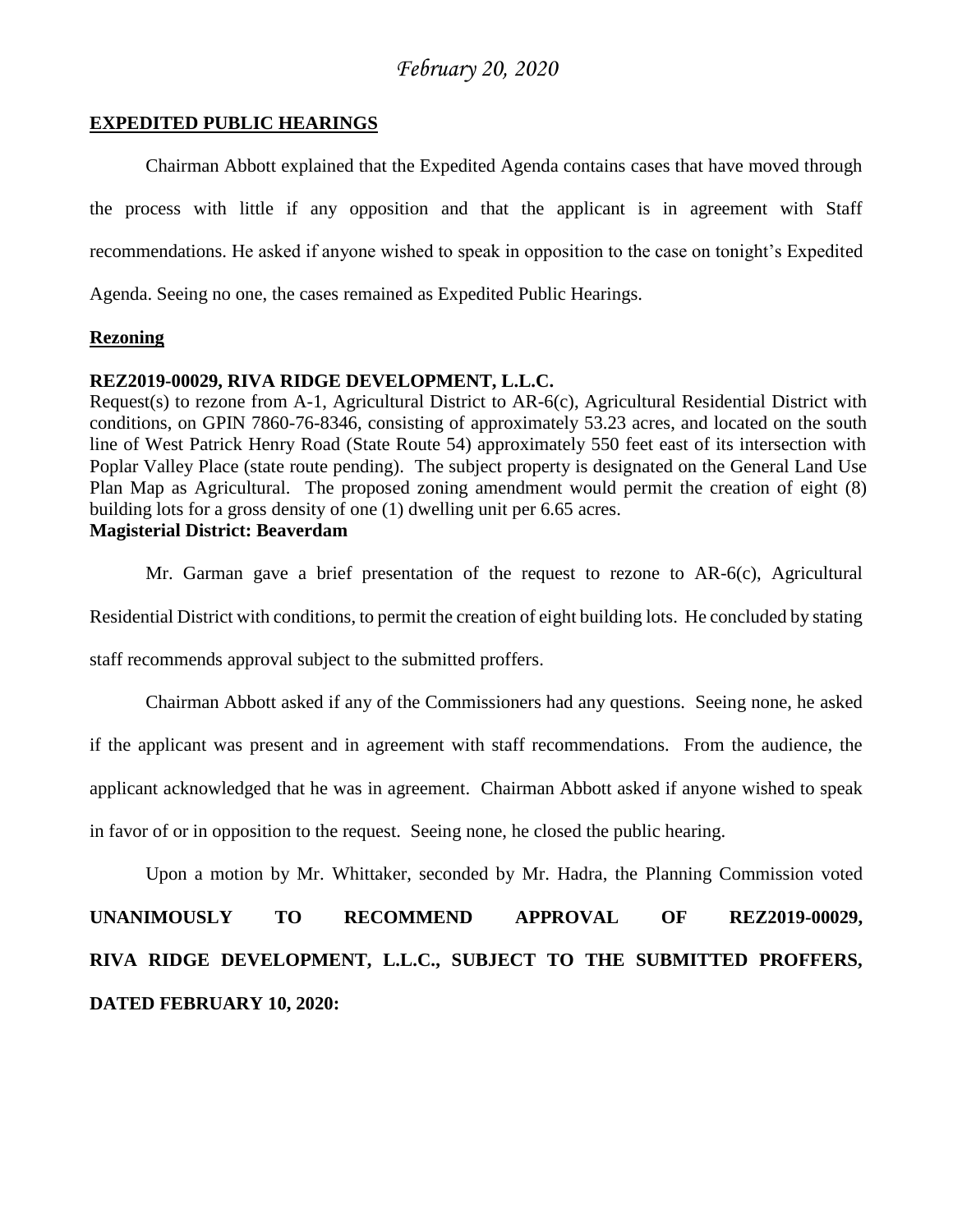- 1) **Concept Plan**. The Property shall be developed in substantial conformity with the conceptual plan attached entitled "RIVA RIDGE SUBDIVISION, BEAVERDAM DISTRICT, HANOVER COUNTY, VIRGINIA", prepared by Youngblood, Tyler & Associates PC, and dated October 1, 2019, and last revised February 3, 2020 (the "Concept Plan").
- 2) **Protective Covenants**. Prior to or concurrent with the final approval of the subdivision for the Property, a document setting forth covenants that shall be recorded in the Clerk's Office of the Circuit Court of Hanover County, Virginia, setting forth controls on the development and maintenance of the Property and establishing an owners' association (the "Association"). The Association shall establish uniform rules related to the standards for approval by the Association of improvements within the Property.
- 3) **Right of Way Dedication**. The Owner agrees to dedicate fifty feet (50') of right-of-way from the centerline of West Patrick Henry Road (State Route 54) to the property for the future road widening, free of cost to the County, upon request of the County or VDOT.
- 4) **Tree Preservation**. Existing trees of 5 inch caliper or greater on the Property shall not be removed with the exception of dead or diseased trees or parts thereof. This shall not prevent the removal of all trees necessary for the construction of improvements, driveways, drainfields, drainage facilities, and for agricultural purposes, such as orchards, pastures, or cultivated fields, all as generally shown on the Concept Plan. Nothing herein shall be interpreted to permit the mass grading or clear-cutting of the entire Property. A grading plan shall be submitted at the time of building permit for the Planning Department to review to ensure conformity with the limits of clearing shown on the Concept Plan.
- 5) **Brick or Stone Foundations**. Exterior of all foundations shall be of brick or stone unless the residence is constructed with synthetic stucco, in which case the foundation may be synthetic stucco. No cinder block, cement block, solite block, or asbestos shingle shall be permitted for the finished exterior of any structures.
- 6) **Access**. No lot shall have direct access to West Patrick Henry Road (State Route 54).

The vote was as follows:

| Mr. Abbott     | Aye    |
|----------------|--------|
| Mr. Bailey     | Aye    |
| Mr. Hadra      | Aye    |
| Mrs. Iverson   | Absent |
| Mr. Leadbetter | Aye    |
| Mr. McGhee     | Aye    |
| Mr. Whittaker  | Aye    |
|                |        |

The motion carried.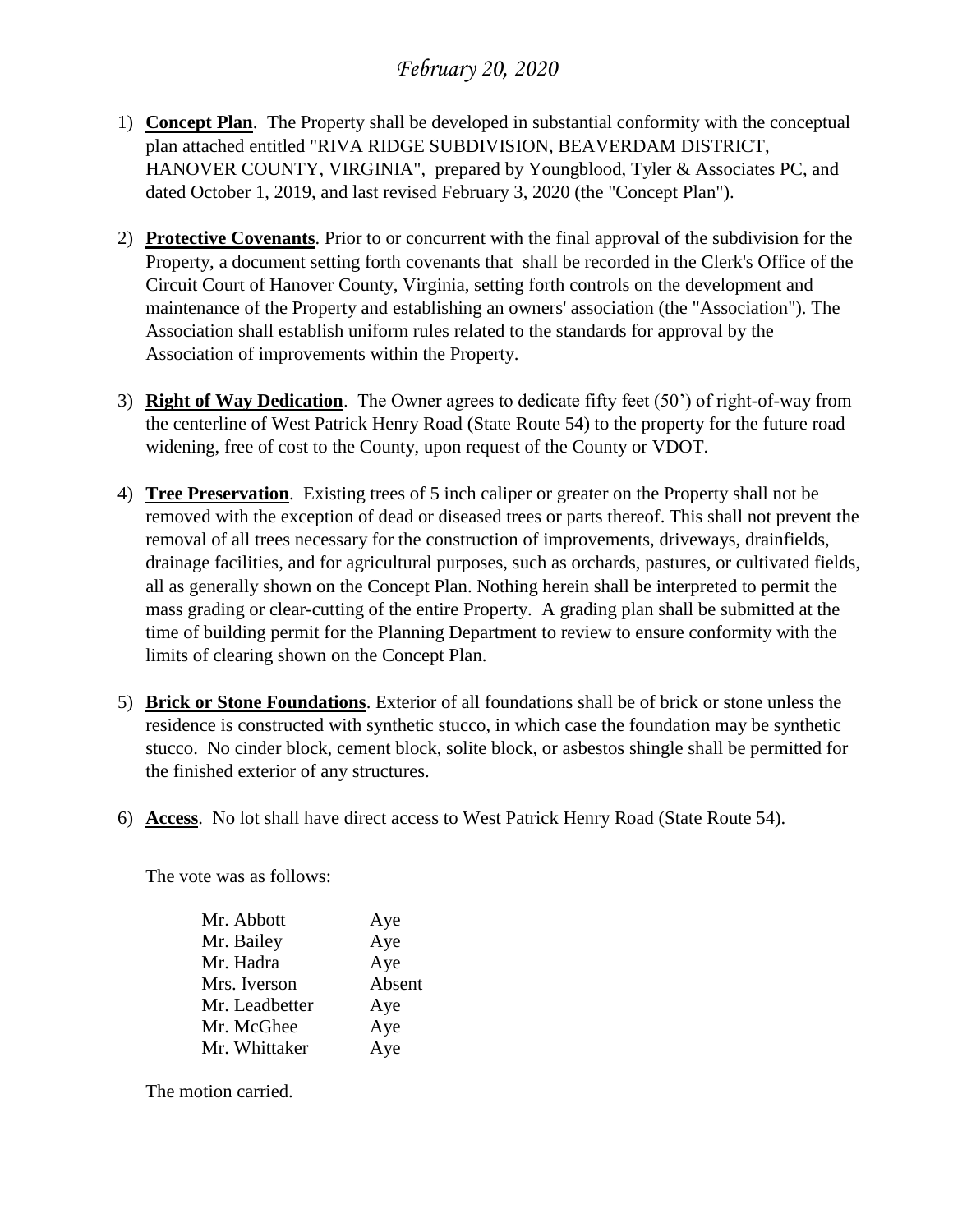## **Combined Rezoning & Conditional Use Permit**

#### **REZ2019-00036, PENCE HOLDINGS, INC.**

Request(s) to rezone from B-3(c), General Business District with conditions, to M-2(c), Light Industrial District with conditions, on GPIN 7788-06-7720, consisting of approximately 9.44 acres, and located on the north line of Vermeer Place (State route pending) at its intersection with Washington Highway (U.S. Route 1). The subject property is designated on the General Land Use Plan Map as Business-Industrial. The proposed zoning amendment would allow for various M-2, Light Industrial District uses including a recreational vehicle storage site.

#### **Magisterial District: South Anna**

Mr. Garman gave a brief presentation of the request to rezone to M-2(c), Light Industrial District

with conditions, to allow various M-2, Light Industrial District uses including a recreational vehicle

storage site. He stated subsequent to the staff report, the applicant has submitted a revised conceptual

plan based on staff's comments and staff now recommends approval of the rezoning request subject to

the submitted proffers.

## **CUP2019-00010, MEGAWASH, L.L.C.**

Request(s) a Conditional Use Permit in accordance with Section 26-174.2 of the Hanover County Zoning Ordinance to permit a vehicle washing facility on GPIN 7788-06-7720(part), consisting of approximately 2.81 acres, zoned B-3(c), General Business District with conditions (rezoning to M-2(c), Light Industrial District pending with REZ2019-00036), and located on the north line of Vermeer Place (State route pending) at its intersection with Washington Highway (U.S. Route 1). The subject property is designated on the General Land Use Plan Map as Business-Industrial.

#### **Magisterial District: South Anna**

Mr. Garman gave a brief presentation of the request for a Conditional Use Permit to permit a carwash or vehicle washing facility, automatic or otherwise. He stated M-2(c), Light Industrial zoning is pending with the case previously presented. Staff recommends approval subject to the conditions as outlined in the staff report.

Chairman Abbott asked if any of the Commissioners had any questions. Seeing none, he asked if the applicant was present and in agreement with staff recommendations. From the audience, the applicant acknowledged that he was in agreement. Chairman Abbott asked if anyone wished to speak in favor of or in opposition to the request. Seeing none, he closed the public hearing.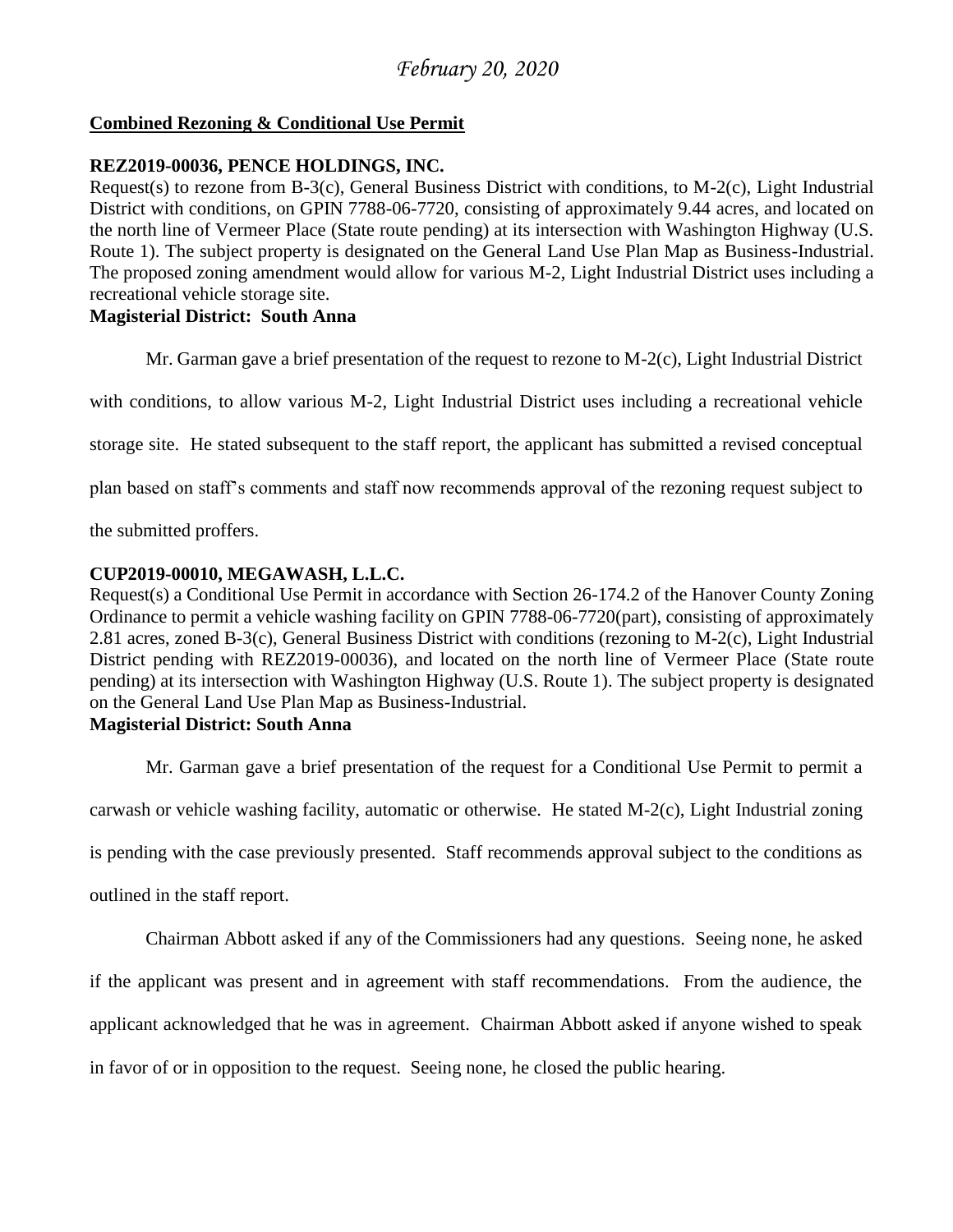Upon a motion by Mr. Leadbetter, seconded by Mr. Whittaker, the Planning Commission voted **UNANIMOUSLY TO RECOMMEND APPROVAL OF REZ2019-00036, PENCE HOLDINGS, INC., SUBJECT TO THE SUBMITTED PROFFERS DATED JANUARY 29, 2020, AND SUBMITTED ELEVATIONS, WITH THE CHANGES TO THE CONCEPTUAL PLAN AS RECOMMENDED BY STAFF:**

- 1. The Property shall be developed in substantial conformity with the conceptual plan ("the Plan"), titled "MegaWash and Mega RV Parking and Storage," dated November 27, 2019, last revised by by prepared by vhb.
- 2. The car wash structure shall be constructed in substantial conformity with the elevations entitled "Mega Wash Building Elevations", by Ionic Dezign Studios, dated November 26, 2019.
- 3. The Property Owner agrees to dedicate sixty feet (60') of right-of-way measured from the centerline of Washington Highway (U. S. Route 1) to the property for future road widening as shown on the Hanover County Major Thoroughfare Plan. Dedication shall take place when requested by the County, and shall be free of cost and free of encumbrances interfering with the use for road purposes.
- 4. All heating, ventilation and air conditioning equipment shall be located so as not to be visible from adjoining properties or from the public right-of-way. Provisions for screening shall be reviewed and approved by the Planning Director at the time elevations are submitted for approval.
- 5. All freestanding signs on the Property shall be monument type, matching building materials and style.
- 6. Access. Entrances to the Property shall be at the locations shown on the conceptual plan. Any additional entrance locations shall require an amendment to the conceptual plan.
- 7. The following M-2 uses shall not be permitted:
	- a. Coal and wood yards, coke storage and sales
	- b. Dry cleaning plants
	- c. Industrial gases (storage, transfer and distribution only); provided that such storage occurs in tanks no larger than five thousand (5,000) gallons and does not exceed twenty thousand (20,000) gallons per lot)
	- d. Lumber yards
	- e. Poultry packing and slaughtering (wholesale)
	- f. Railroad switching yard, primarily for railroad service in the district, team tracks and spur tracks.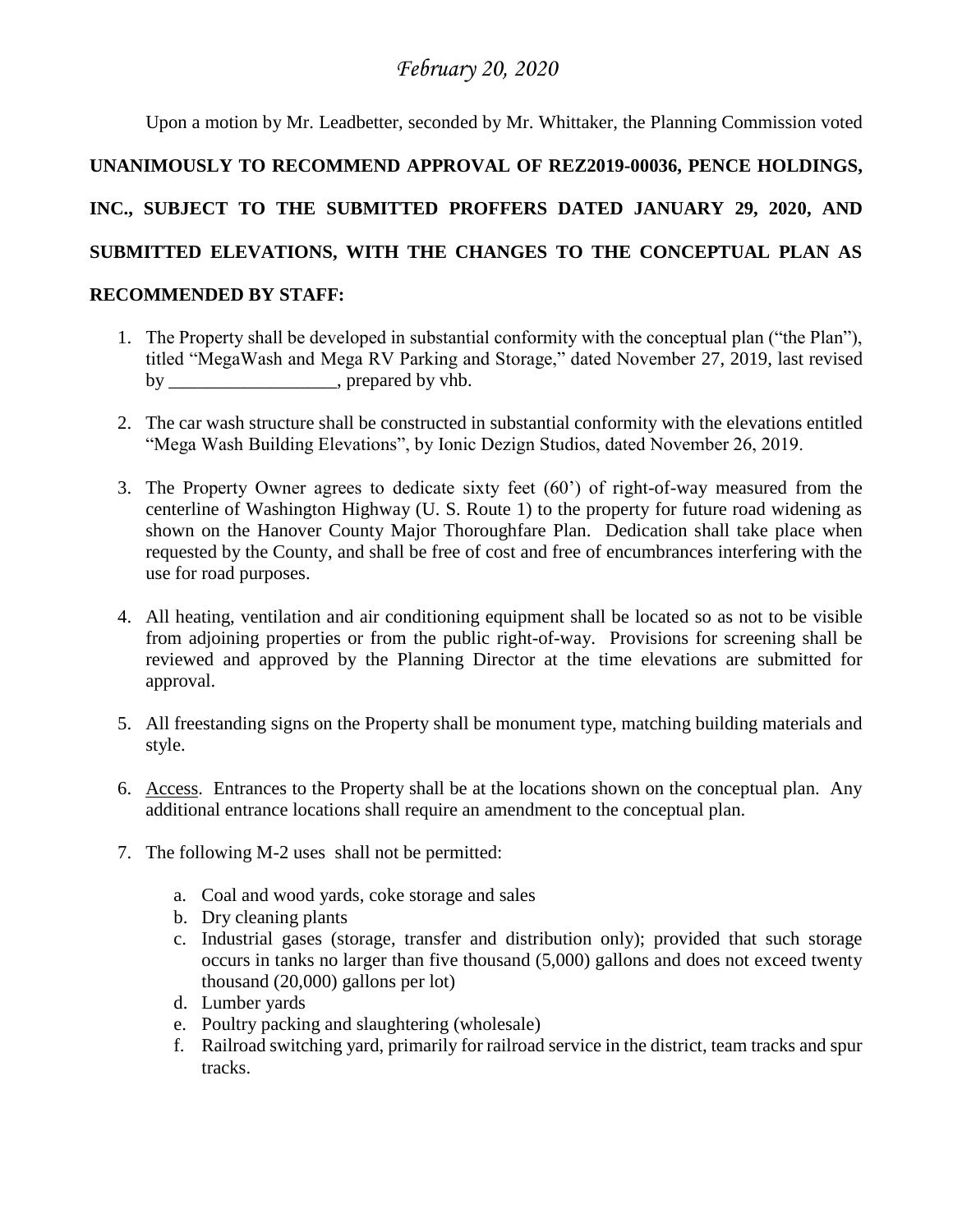The vote was as follows:

| Mr. Abbott     | Aye    |
|----------------|--------|
| Mr. Bailey     | Aye    |
| Mr. Hadra      | Aye    |
| Mrs. Iverson   | Absent |
| Mr. Leadbetter | Aye    |
| Mr. McGhee     | Aye    |
| Mr. Whittaker  | Aye    |

The motion carried.

Upon a motion by Mr. Leadbetter, seconded by Mr. Whittaker, the Planning Commission voted

# **UNANIMOUSLY TO RECOMMEND APPROVAL OF CUP2019-00010, MEGAWASH, L.L.C., SUBJECT TO THE TECHNICAL CHANGES TO THE SKETCH PLAN AND THE CONDITIONS AS OUTLINED IN THE STAFF REPORT:**

- 1. Upon request of the County or VDOT, the applicant shall dedicate sixty feet (60') of right-ofway from the centerline of Washington Highway (U.S. Route 1) to the property for future road widening, free of cost to the County and free of encumbrances for road use purposes.
- 2. Unless a lighting plan is submitted that meets the requirements of the Chapter 26, Article 5, Division 6, Lighting Regulations, the hours of operation shall be limited to the hours between dawn and dusk.
- 3. A major thoroughfare buffer shall be shown on the site plan, approved and installed in accordance with Section 26-264 of the ordinance prior to commencement of the use.
- 4. The commercial entrance shall be designed and constructed in accordance with VDOT standards and specifications.
- 5. All requirements of the Public Utilities Department, Public Works Department, Fire Department, and Building Inspector's Office shall be met.
- 6. All development and use of the property shall comply with all federal, State and local statutes, ordinances and regulations.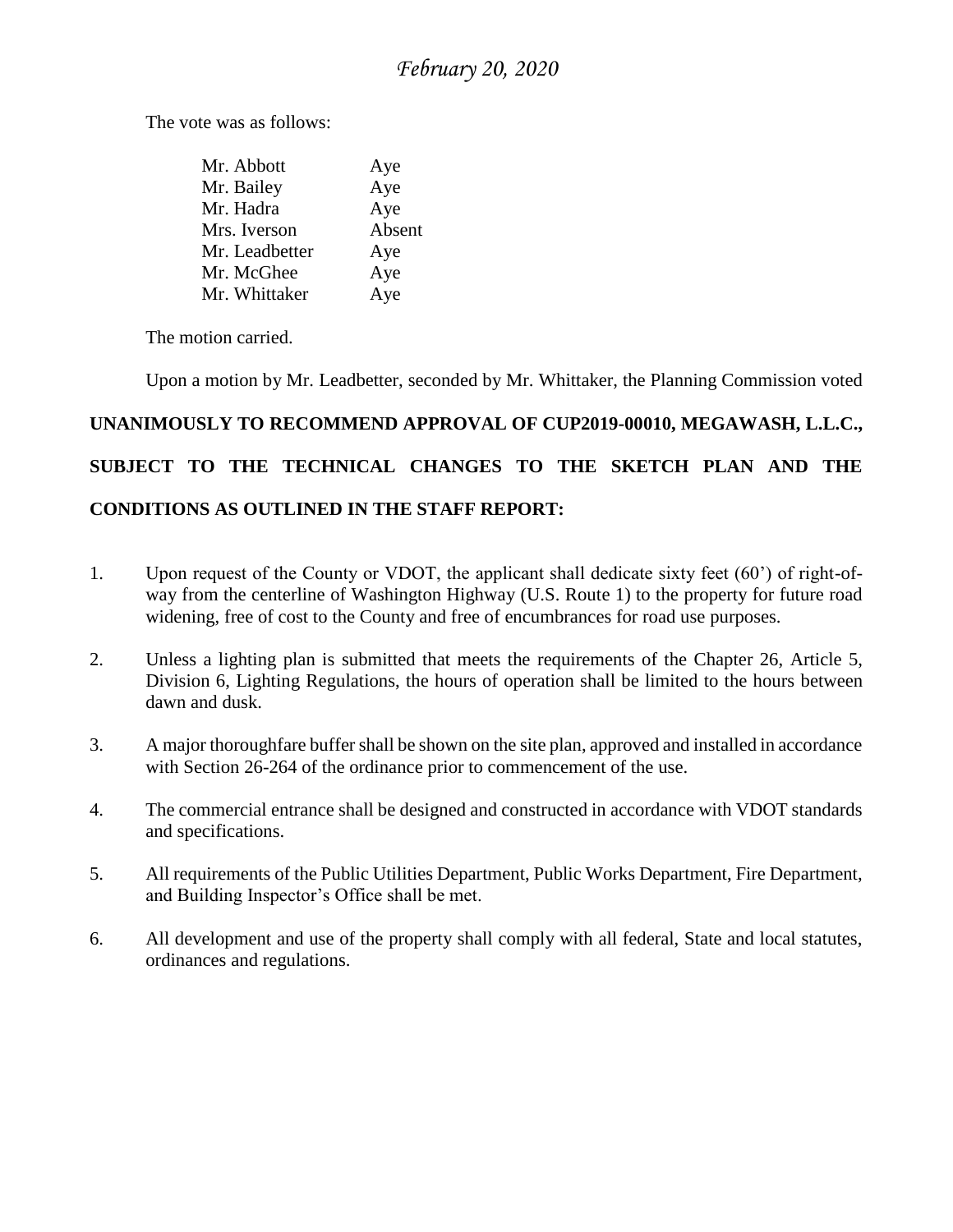The vote was as follows:

| Mr. Abbott     | Aye    |
|----------------|--------|
| Mr. Bailey     | Aye    |
| Mr. Hadra      | Aye    |
| Mrs. Iverson   | Absent |
| Mr. Leadbetter | Aye    |
| Mr. McGhee     | Aye    |
| Mr. Whittaker  | Aye    |

The motion carried.

#### **Conditional Use Permit**

### **CUP2019-00011, COMPASS CHRISTIAN CHURCH**

Request(s) an amendment to a Conditional Use Permit (CUP-3-80, AM. 1-09) in accordance with Section 26-20.21 of the Hanover County Zoning Ordinance to permit a church expansion and its related uses on GPINs 8725-31-9218, 8725-30-8257, 8725-40-1234, 8725-40-2226 and 8725-40-1473, consisting of approximately 17.57 acres. The property is zoned A-1, Agricultural District, and located at the terminus of Liberty Circle (private road) north of its intersection with Mechanicsville Turnpike (U.S. Route 360). The subject property is designated on the General Land Use Plan Map as Commercial and Suburban High (3-7 Dwelling Units per Acre).

### **Magisterial District: Henry**

Mr. Garman gave a brief presentation of the request for an amendment to a conditional use permit

to permit a church expansion and its related uses. He said staff notes this request only applies to Phase I of the expansion area is it is shown on the submitted master plan. Staff recommends approval subject

to the conditions as outlined in the staff report.

Chairman Abbott asked if any of the Commissioners had any questions. Seeing none, he asked if the applicant was present and in agreement with staff recommendations. From the audience, the applicant acknowledged that he was in agreement. Chairman Abbott asked if anyone wished to speak in favor of or in opposition to the request. Seeing none, he closed the public hearing.

Mr. Bailey expressed the need to provide clarity to the Commissioners regarding comments mentioned in the staff report. VDOT recommended that a traffic analysis study needed to be done for this CUP amendment. Mr. Bailey said there is no requirement to implement the analysis for Phase I. It must be completed once the applicant moves on the Phase II. The second clarification provided by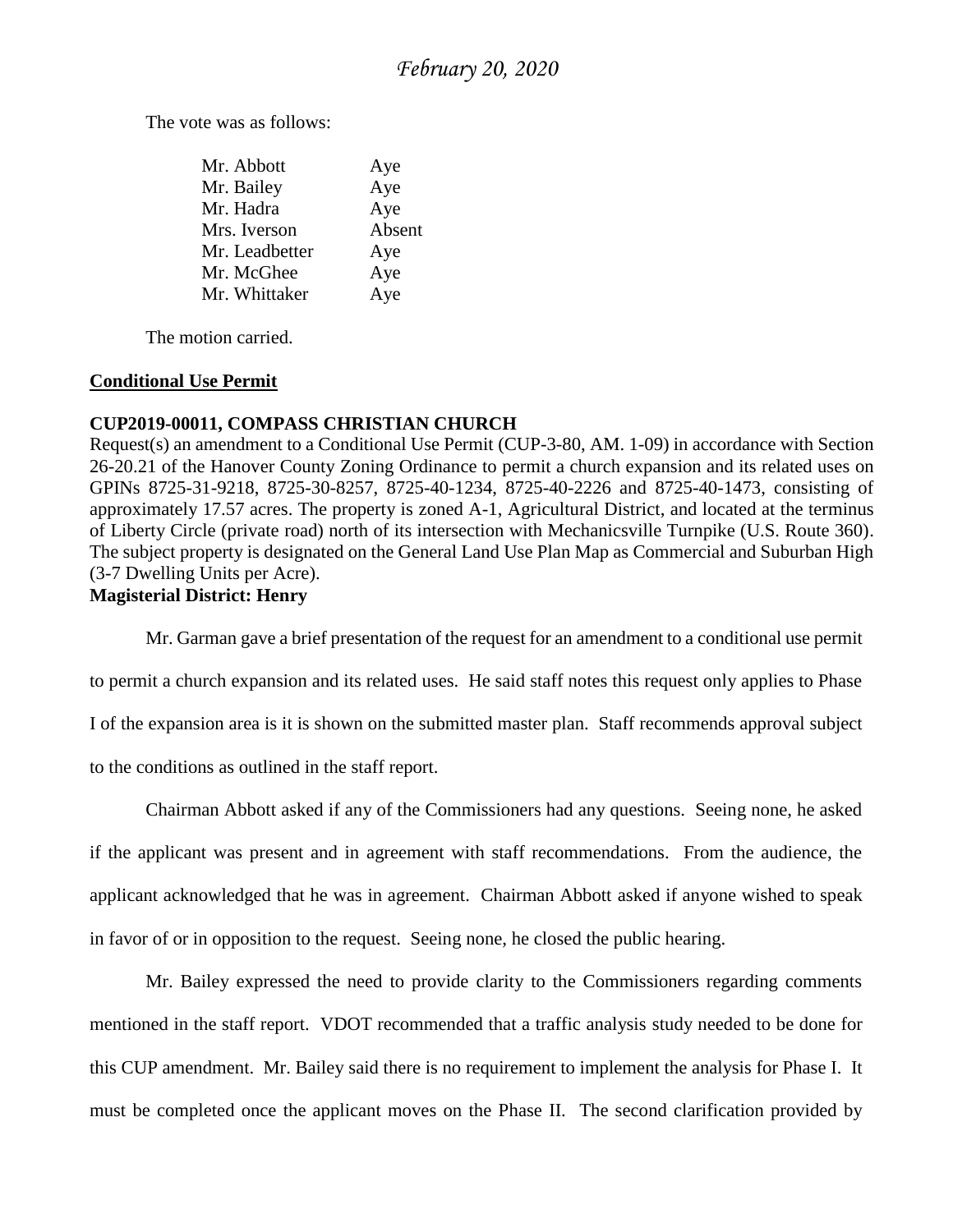Mr. Bailey was in reference to obtaining a food permit from the Health Department. He said Liberty Christian School is a separate entity from Compass Christian Church; therefore, the permit is not applicable. With that being said, Mr. Bailey made a motion.

Upon a motion by Mr. Bailey, seconded by Mr. McGhee, the Planning Commission voted

# **UNANIMOUSLY TO RECOMMEND APPROVAL OF CUP2019-00011, COMPASS CHRISTIAN CHURCH, FINDING THAT THE ELEVATIONS ARE SATISFACTORY SUBJECT TO THE CONDITIONS OUTLINED IN THE STAFF REPORT:**

- 1. The Property which is the subject of this request shall be used only for a church and its related uses and associated activities, and for the operation of a school. Only the Phase 1 Education Addition may be constructed. Future development will require an amendment to the Conditional Use Permit and a traffic impact analysis if warranted.
- 2. The applicant shall dedicate no less than sixty feet (60') of right-of-way from the centerline of Mechanicsville Turnpike (U.S. Route 301) to the property for future road widening, free of cost and free of encumbrances for road use purposes to the County or VDOT. Such dedication shall be in accordance with the Major Arterial, Urban Section typical section found in the Section 3, Transportation, of the Comprehensive Plan, Hanover, Virginia 2017-2037.
- 3. The parking lot shall be landscaped in accordance with Article 4, Division 2, and all other applicable site plan requirements.
- 4. A 25' thoroughfare buffer shall be provided along Mechanicsville Turnpike in accordance with Article 5, Division 5. Should public utilities be located within the area of the buffer, additional width shall be provided to allow the space necessary for the required landscaping within the buffer.
- 5. All entrances shall be designed and constructed in accordance with VDOT standards and specifications.
- 6. All development and use of the Property shall comply with all Federal, state and local statutes, ordinances and regulations.

The vote was as follows:

| Mr. Abbott     | Aye    |
|----------------|--------|
| Mr. Bailey     | Aye    |
| Mr. Hadra      | Aye    |
| Mrs. Iverson   | Absent |
| Mr. Leadbetter | Aye    |
| Mr. McGhee     | Aye    |
| Mr. Whittaker  | Aye    |
|                |        |

The motion carried.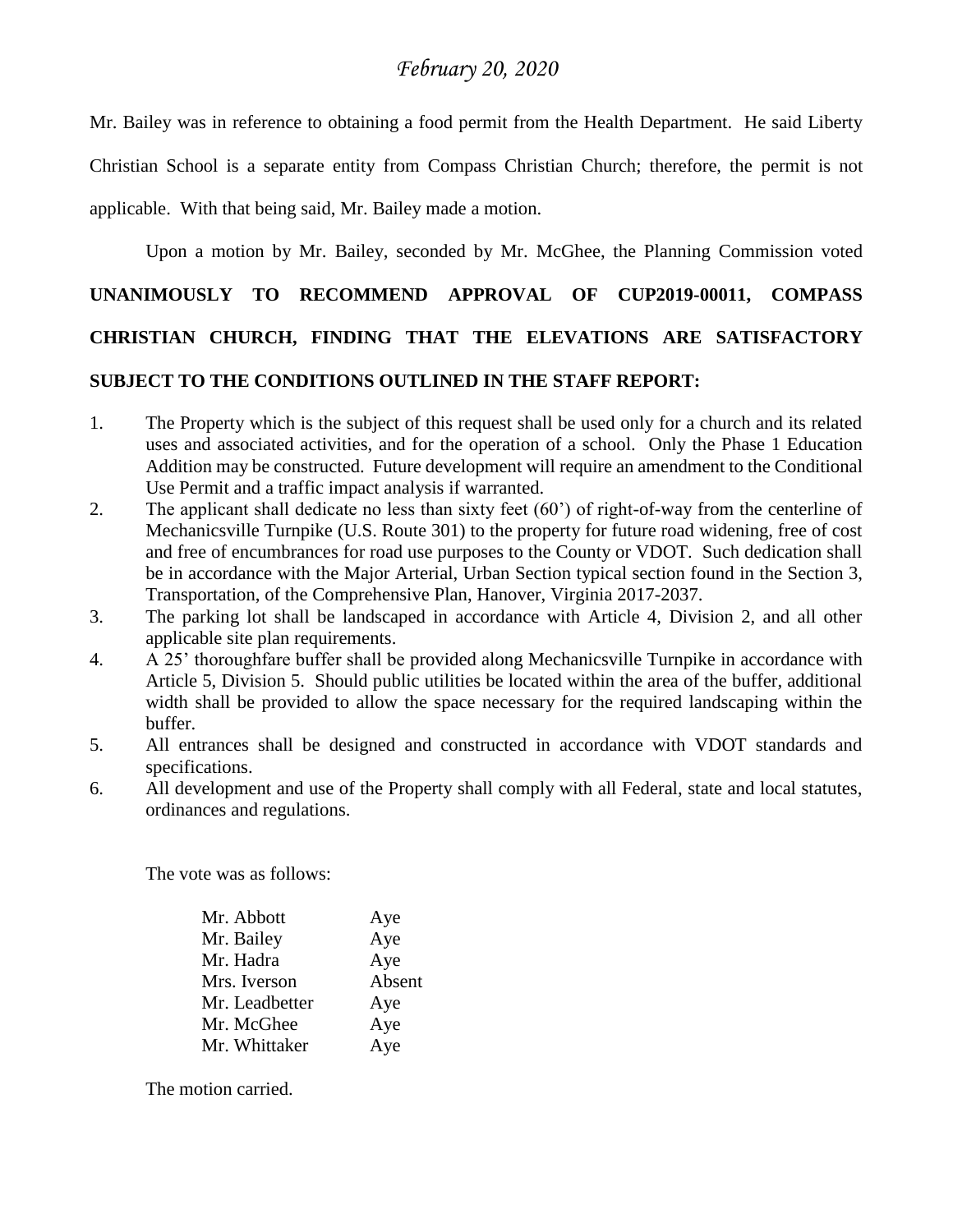#### **INDIVIDUAL PUBLIC HEARING**

Chairman Abbott gave the citizens direction regarding the transition to the individual public

hearing. He stated the Commission would take a five-minute recess to transition to the next case.

*The Commission recessed at 7:16 P.M.* 

#### **Meeting Reconvened**

Chairman Abbott called the meeting to order at 7:24 P.M. *All members were present, except* 

#### *Mrs. Iverson.*

Chairman Abbott asked Mr. Walter to remind the Commission of their role and function

pertaining to this case before them.

Mr. Walter stated the primary focus for the Commission tonight is a land use decision. In 1995,

the Board of Supervisors rezoned this property to M-2 with voluntary proffers submitted by the applicant

and approved by the Board. The current application to amend the proffers is intended to enhance the

community as a whole.

#### **Rezoning**

#### **REZ2019-00037, AIR PARK ASSOCIATES, L.P.**

Request(s) an amendment to the proffers approved with rezoning request C-13-94(c), Air Park Associates, on GPINs 7798-44-0937, 7798-44-0663, 7798-44-2350, 7798-33-3765, 7798-34-2121, 7798-24-8382, 7798-24-6569, 7798-24-4811, 7798-25-1001, 7798-35-3160, 7798-35-4750, 7798-35-0225, 7798-25-6471, 7798-45-3554, 7798-54-5903, 7798-33-9427, 7798-43-4904, 7798-43-4481, 7798-43-8505, 7798-53-1614, and 7798-35-1840, consisting of approximately 217.34 acres, zoned M-2(c), Light Industrial District with conditions. The property is located on the west line of Sliding Hill Road (State Route 656) approximately 1000 feet south of its intersection with Ashcake Road (State Route 657) and on the south line of Ashcake Road (State Route 657) approximately 800 feet west of its intersection with Sliding Hill Road (State Route 656). The subject property is designated on the General Land Use Plan Map as Limited Industrial. The proposed zoning amendment would permit the development of a warehouse/distribution facility.

#### **Magisterial District: Ashland**

Mr. Garman presented the request to amend the proffers approved with rezoning request

C-13-94(c), Air Park Associates. He stated the subject property was rezoned to M-2(c), Light Industrial

District with conditions, in 1995. The proposed user of the subject property is a grocery distribution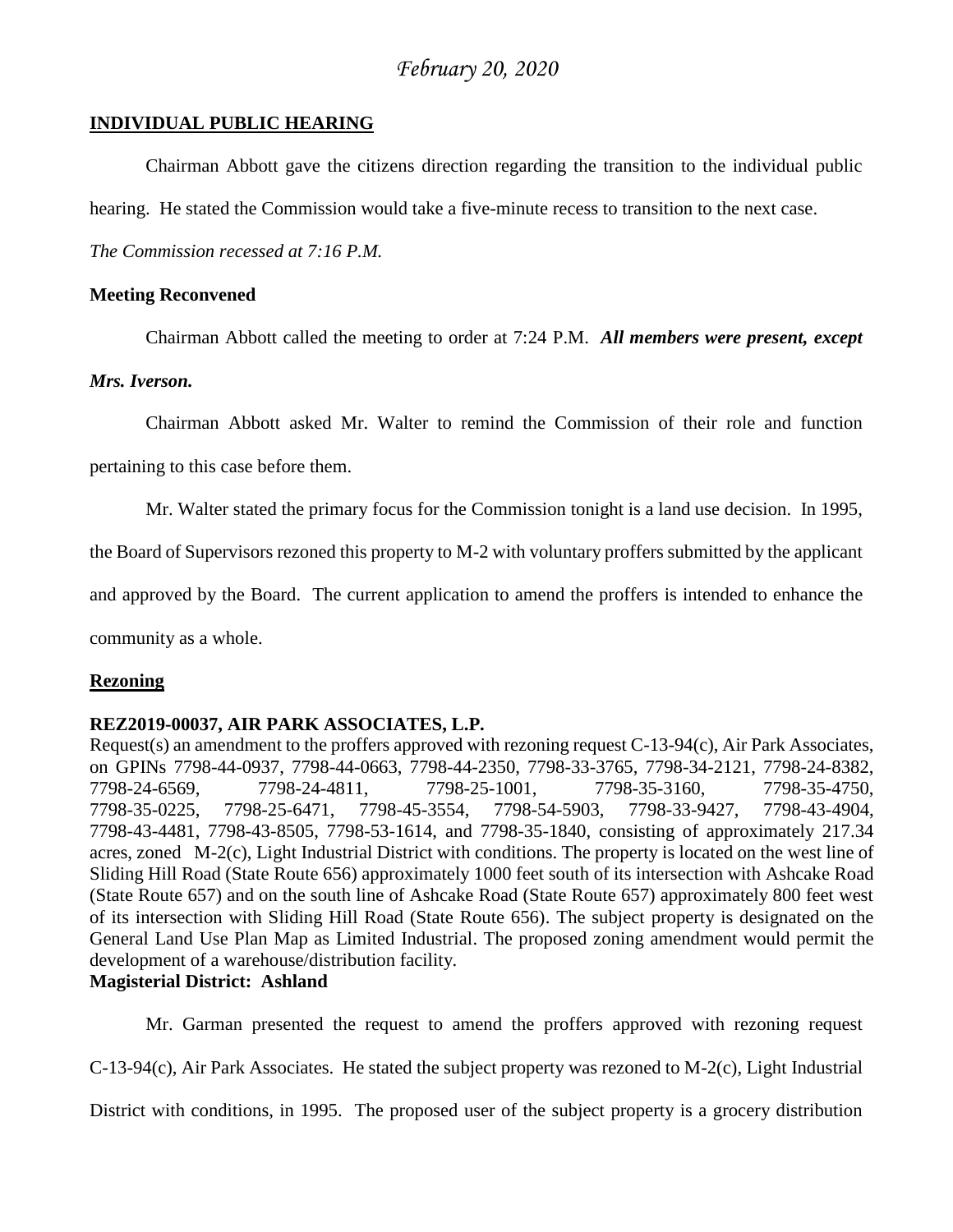facility; a use permitted by right within the M-1, Limited Industrial District (Section 26-163.20, warehousing, storage, wholesaling, and distribution) and therefore, also permitted in the M-2 district. However, the applicant is requesting to amend the previously approved proffers to bring the requirements more in line with today's site development standards and to address transportation improvements, landscape buffers, light pole height, fencing requirements, and cemeteries. A companion Special Exception application (SE2020-00005) for an exception to building height requirements has also been submitted for consideration by the Board of Supervisors. Mr. Garman concluded by stating staff recommends approval subject to the submitted proffers.

Chairman Abbott asked if the Commissioners had any questions or comments. Seeing none, he opened the public hearing. He asked if the applicant or representative for the applicant wished to come forward to present the case to the Commission.

Andy Condlin, representative for the applicant, presented the rezoning request on behalf of Wegmans. He began by stating this distribution center will serve twenty-five stores between Maryland and North Carolina. This property was chosen because of its size, existing zoning, and close proximity to I-95. The parcel has been zoned M-2 since 1995. It has been listed on the Comprehensive Plan as industrial since 1988. The request to amend the proffers is to ensure a more efficient development. This exact facility could go on this parcel today as is without any changes to the proffers. Changing the proffers would make things better for Wegmans and the community. The Hanover County Ordinance has already codified many of the proffers so they do not apply anymore. Others have been fulfilled such as Merry Oaks Tavern study or are no longer applicable such as cemeteries since there are no graves on the site. Mr. Condlin presented a PowerPoint slide with a side-by-side comparison of the current proffers and the proposed proffers. He explained the changes to enhance the following: the buffers on Sliding Hill and Ashcake Roads, the access points for the trucks, the height of the parking lot lights, fencing,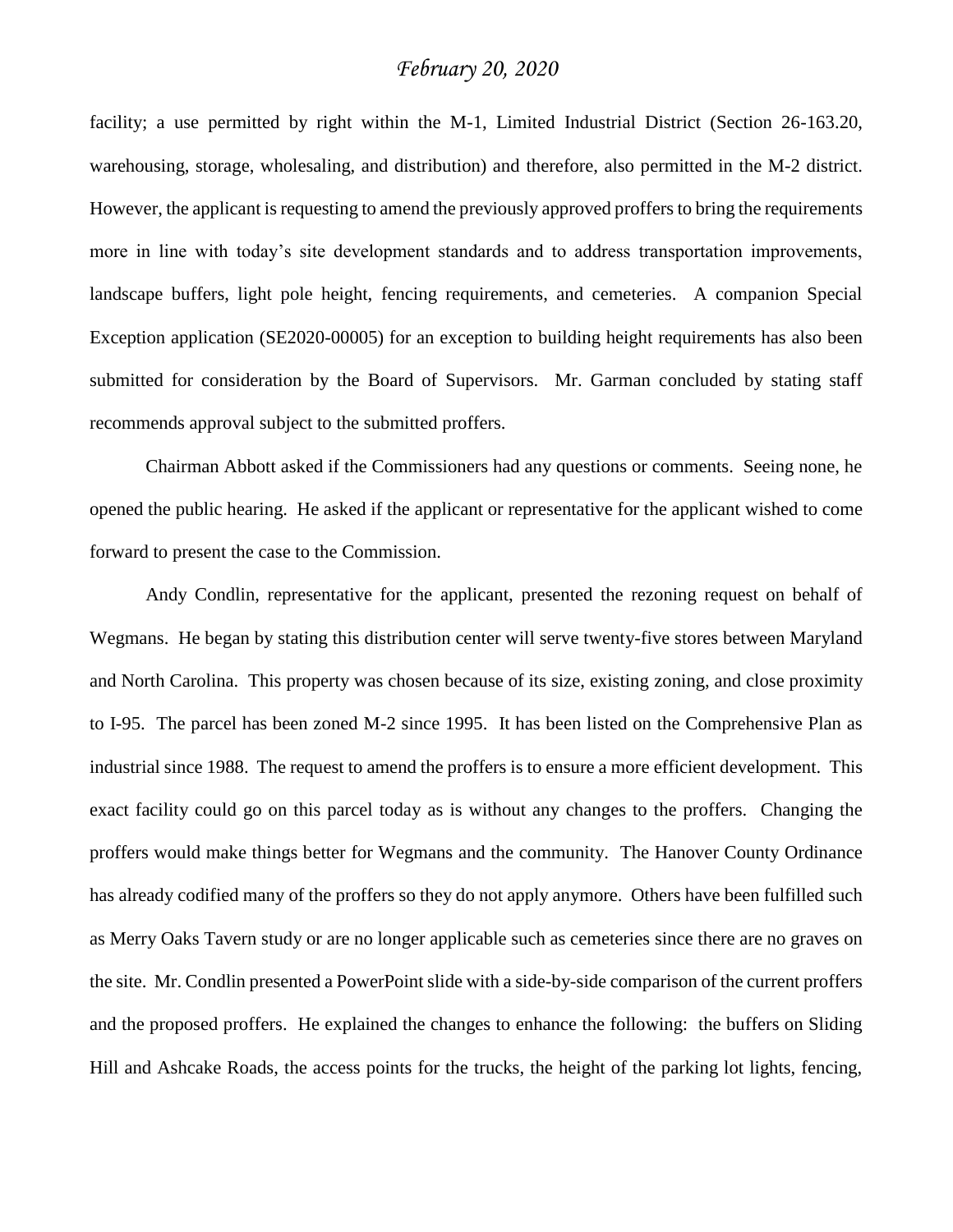and traffic. Mr. Condlin concluded by reminding the Commission that the discussion tonight is whether Wegmans will go under the 1995 proffers or the proposed proffers.

Chairman Abbott asked if the Commissioners had any questions for Mr. Condlin. Seeing none, he opened the floor for the public hearing. Due to the large number of speakers, Chairman Abbott said he would call the names of the speakers in opposition first.

Kathy Woodcock, resident of the Beaverdam Magisterial District, lives on Ashcake Road. She recommended the Commission consider a 150' buffer to reduce noise. Ms. Woodcock stated her concerns regarding Peaks and Mt. Herman Roads being inadequate and unsafe today, flooding, the height of the building, lighting, and the timing of notifications regarding the community meeting. She asked the Commission to consider deferring the case to reconsider the impacts.

 Jeff Hetzer from the Ashland Magisterial District stated his concerns regarding traffic, the volume of heavy trucks, and the turn lane improvements.

Weeden Cloe, resident of the Ashland Magisterial District voiced concerns about stormwater and the proposed buffer. He asked the Commission to consider a 150' buffer, a berm to stop noise pollution, and to defer the case for 90 days to address citizens' concerns.

Chris French from the Chickahominy District stated concerns about the archeological surveys. He said they are not sufficient in determining if graves are still on this property.

Daniel Pettyjohn from the Chickahominy Magisterial District asked the Commission to consider deferral for further analysis regarding the archeological study, traffic, noise pollution, and to allow time for to hear citizen's voices.

Mary Helen Crowder expressed concerns regarding the buffer and new teen drivers on the road with increased truck traffic. She asked the Commission to take more time to consider the concerns of the residents and readdress what is best for Hanover citizens.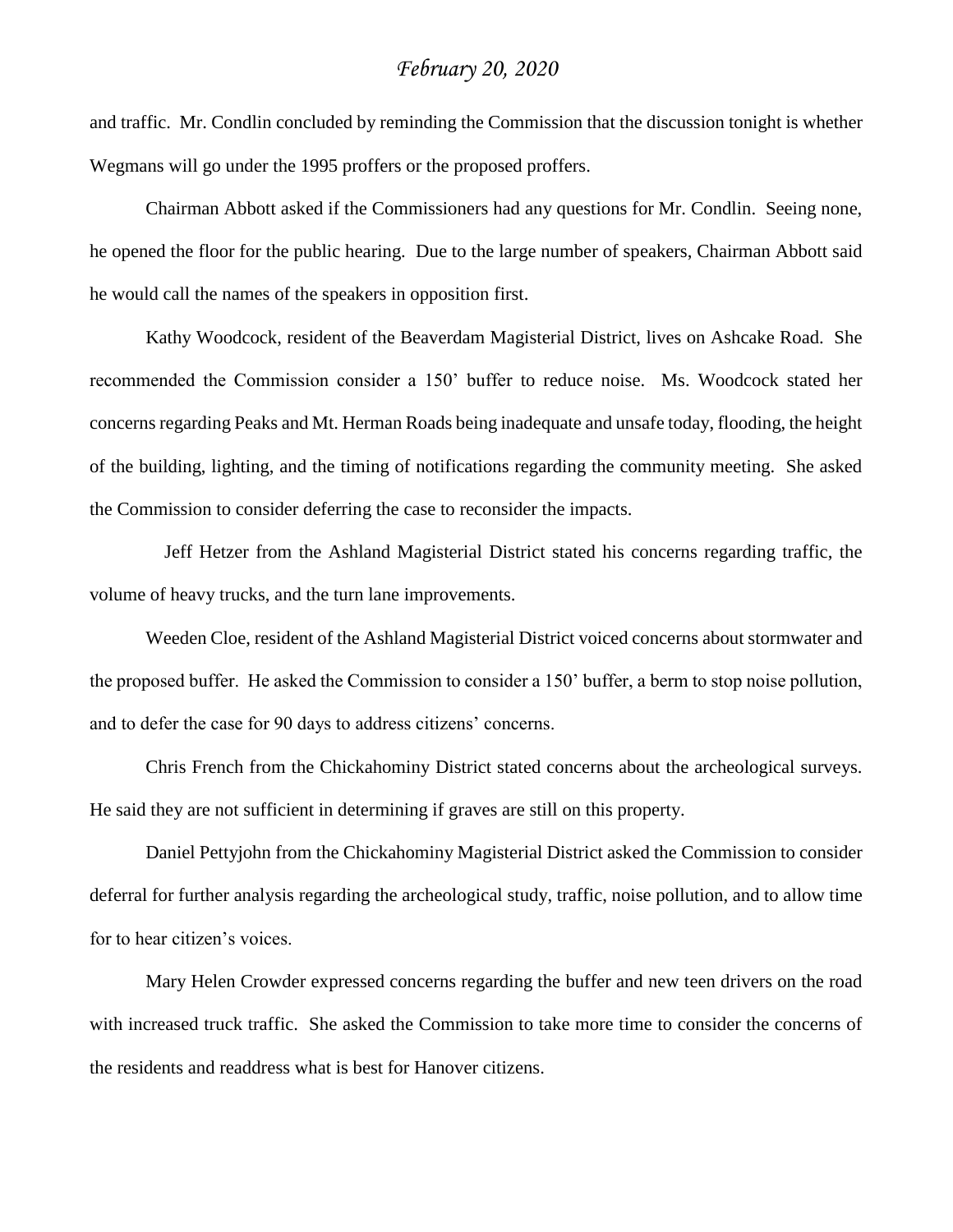Donald Pleasants, resident of the Chickahominy District, suggested that Wegmans build their own road from I-95 to U.S. Route 301 to keep neighbors and neighborhoods safe from accidents. He inquired who would police truck traffic once the facility is up and running.

Kathy Billups from the Ashland Magisterial District referred to the rezoning application and read responses written by the applicant. She voiced concerns regarding truck traffic access to I-95 and I-295, safety of roads, and the need for sidewalks or crosswalks.

Kenneth Spurlock, resident of the Beaverdam Magisterial District and deacon at Brown Grove Baptist Church, came forward and asked the Commissioners to consider the concerns of the citizens. He said Ashcake Road in its current state is dangerous causing many accidents and has excessive flooding. Mr. Spurlock said currently the church has experienced accidents involving knocking over the marquee, running into their gates, and trucks turning around in their parking lot. He expressed his concerns about these matters getting worse with this facility.

Cliff Duris expressed concerns regarding drainage on Ashcake Road and the light spillage.

Brian Donohue, resident of the Ashcreek Subdivision, voiced concerns about increased truck traffic near the vicinity of Pearson's Corner Elementary School.

Anita Philip brought up issues raised from her neighbor in the Forest Lake Hill Subdivision regarding diesel fuel pollution soaking into ground water of wells in the area. Ms. Philip said the 1995 proffers were put in place to prevent a Wegmans type of development. She also said the vehicle trips per day of a tractor-trailer are not comparable to those of passenger vehicles.

 Laurel Cummings from the Foxhead Subdivision spoke about her concerns about the height increase of the light poles and the color temperature of the lights based on the recommendations of the Dark Skies Association.

Melanie Fennell, resident of the Chickahominy Magisterial District, is a concerned mom worried that the changes to the proffers will affect the children in the future.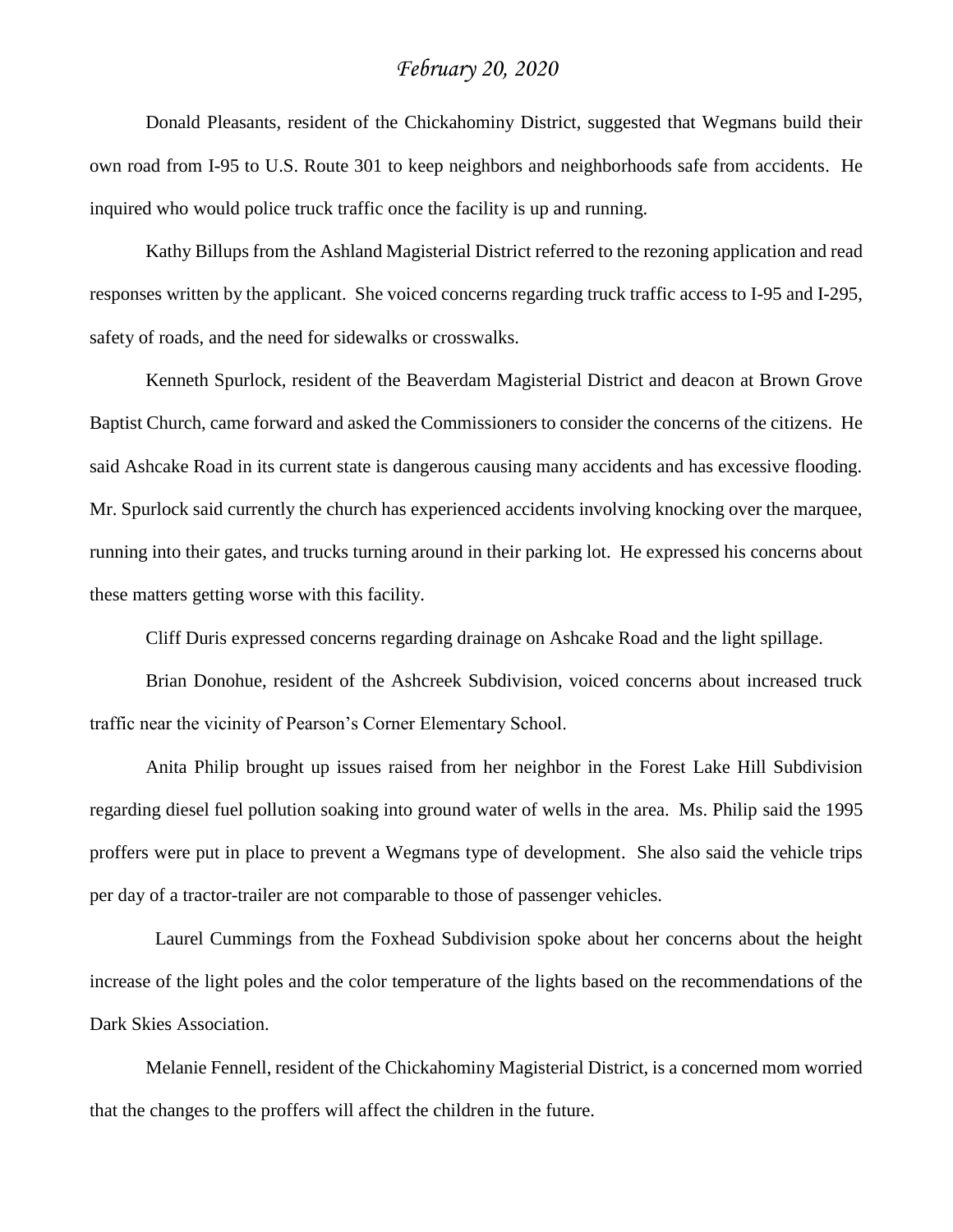Rose Pittman from the Beaverdam District stated her concerns about the buffers, traffic, flooding, environmental impacts, the height of light poles being dangerous to wildlife, and the need for road improvements.

Bonnica Cotman resident of the Chickahominy District asked the Commission to consider deferring their decision in order to address the concerns of the citizens. She also had concerns regarding traffic, accidents, flooding, her community becoming an illegal junkyard, and industrial impacts.

Michael Soiland from the Ashland Magisterial District stated his concerns about the Wegmans project being next to the biggest residential area in Hanover County, the increase in the height of the light poles, the height of the building, and the buffers. He asked the Commission to consider deferring the case to address the concerns of the citizens.

Collin Moseley of the Ashland Magisterial District said he submitted a 35-page research packet to the Commission on how property values are affected by this type of land use. He asked the Commission to create a two-way dialogue between Wegmans and the citizens.

Lori Ann Freeman resident of the Ashland District voiced her concerns regarding truck traffic on the local roads.

Chairman Abbott called the names of the citizens who wished to speak in favor of the case.

Eric Lambert from the Mechanicsville Magisterial District stated he is in favor of this case because it will provide a training opportunity for trades and careers for electricians.

Richard Snyder from the South Anna District voiced his support for the case. He felt that the site plan was good and the zoning was appropriate for the Wegmans project.

Chairman Abbott closed the public hearing. He asked Mr. Condlin to come forward for rebuttal.

Mr. Condlin stated many of the concerns raised tonight are relevant to the site plan portion of this project verses the rezoning process. He addressed them as follows: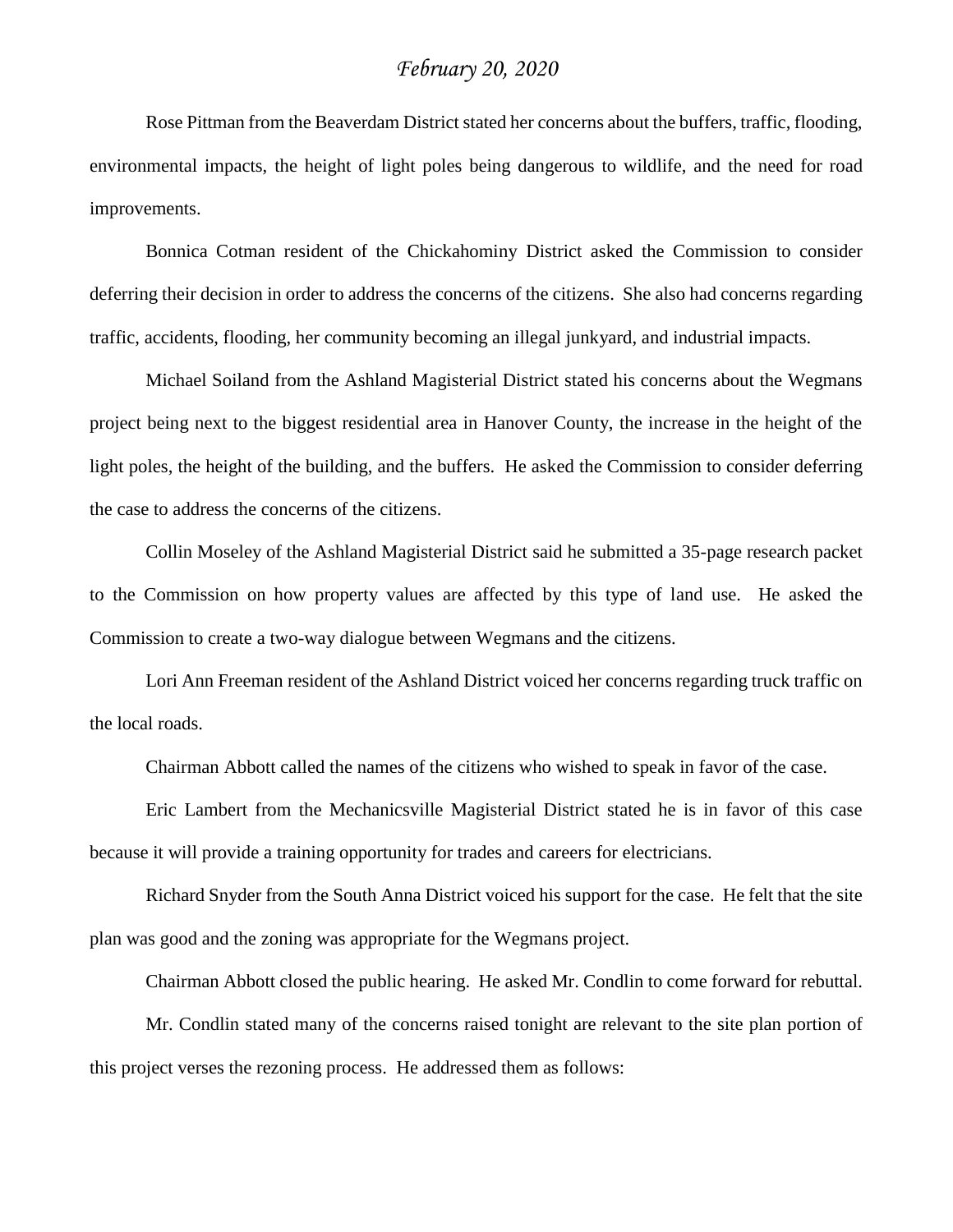- Many things attribute to the impacts of property value. No one specific thing is a determining factor.
- The highest points of the building are enclosures of the chilling units. It is not the entire building. This is part of the Special Exception request for the Board of Supervisors.
- Cultural Resources- the applicant will comply with all State regulations and laws regarding gravesites, should any be found.
- The applicant must accommodate post-development runoff in regards to stormwater.
- Trees and natural areas that surround the parcel will screen the 45' light poles.
- Wegmans will control 80% of the tractor-trailer trucks.
- Delivery must be scheduled. Trucks will not be allowed to drop off their products unless a delivery is scheduled.
- The traffic impact analysis was done based on the standards of the International Traffic of Engineers (ITE) code. The reference to the Pottsville site in Pennsylvania is that is serves more stores yet generates less traffic than what the ITE code calls for.

Mr. Condlin concluded by saying by right, the Wegmans Distribution Center can go in under the 1995 proffers. The proposal to amend the proffers would have less negative impacts and would benefit both Wegmans and the citizens.

Chairman Abbott asked if the Commissioners had any questions or discussion.

The Commissioners had questions and discussion with representatives from Wegmans and the engineering company regarding:

- Monitoring the Wegmans trucks
- The Traffic Impact Analysis to include operating levels of the intersections
- Shift changes of Wegmans employees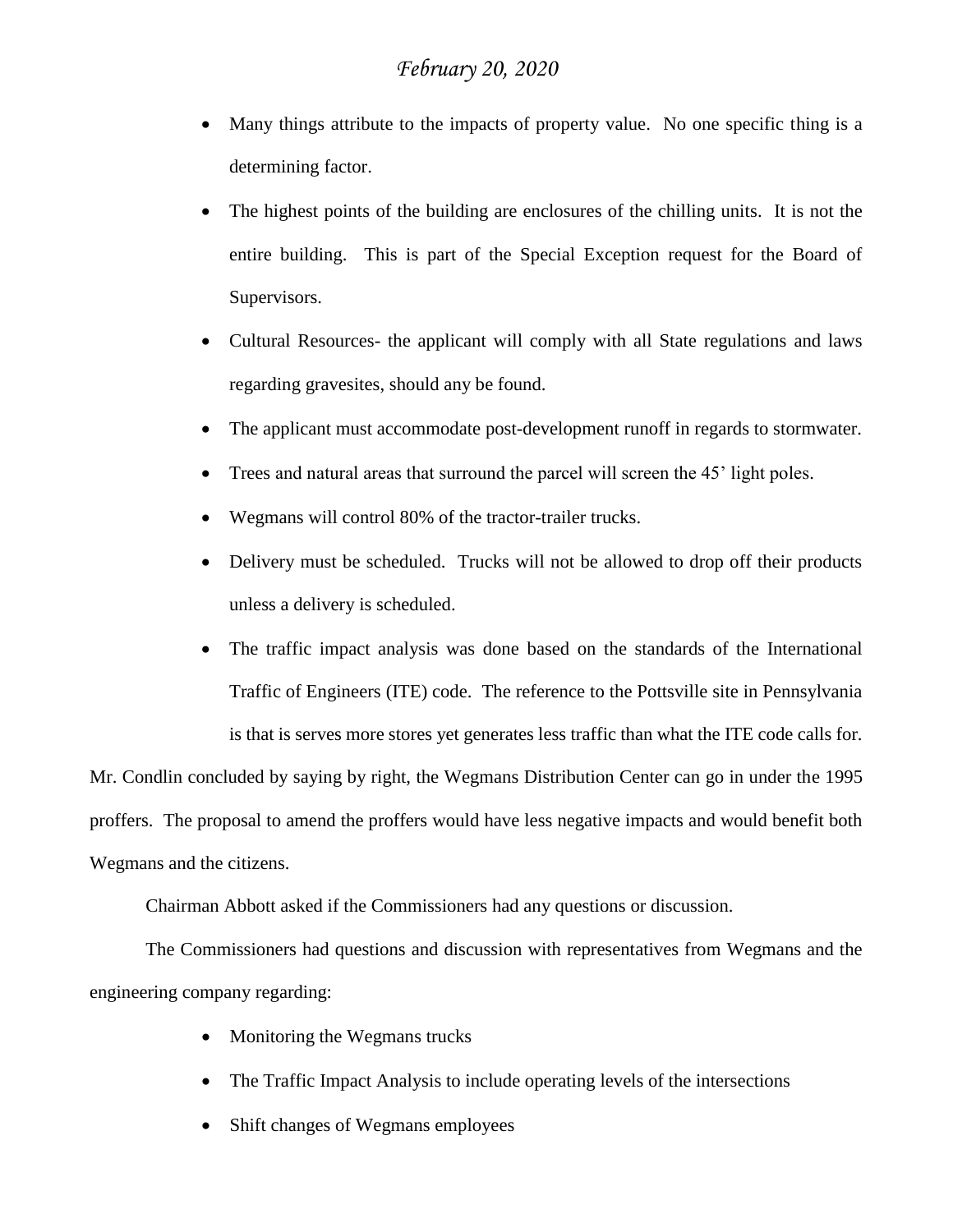- Future development on the site
- Route of truck traffic
- Entrance used by employees
- Tandem trailers
- Increasing the size of the buffer
- Fencing to include soundproofing
- VDOT study for road improvements on Ashcake Road
- Proposal for quiet days
- Emergency access
- Public comment period for Virginia Department of Environmental Quality (VDEQ)
- Pedestrian/bicycle accommodations

Chairman Abbott asked if the Commissioners had any further questions or discussion. Seeing none, he made a motion.

Upon a motion by Mr. Abbott, seconded by Mr. Hadra, the Planning Commission voted **UNANIMOUSLY TO RECOMMEND APPROVAL OF REZ2019-00037, AIR PARK ASSOCIATES, L.P., WITH THE PROFFERS AS RECOMMENDED BY STAFF, WHICH ARE INCLUDED IN THE STAFF REPORT, AND WITH ADDITIONAL PROFFERS WHICH INCLUDE OPERATIONAL STANDARDS DIRECTING TRUCK TRAFFIC TO I-95 VIA SLIDING HILL ROAD, A PROHIBITION ON TANDEM TRAILERS ENTERING THE SITE, LIMITING THE HEIGHT OF ALL LIGHTING ON THE NORTH SIDE PARKING LOTS, INCLUDING EMPLOYEE PARKING, TO THIRTY FEET IN HEIGHT, DESIGN AND CONSTRUCTION OF SHARED PEDESTRIAN AND BICYCLE PATHS ALONG SLIDING HILL AND ASHCAKE ROADS, A 150' BUFFER ALONG THE WESTERN PROPERTY LINE,**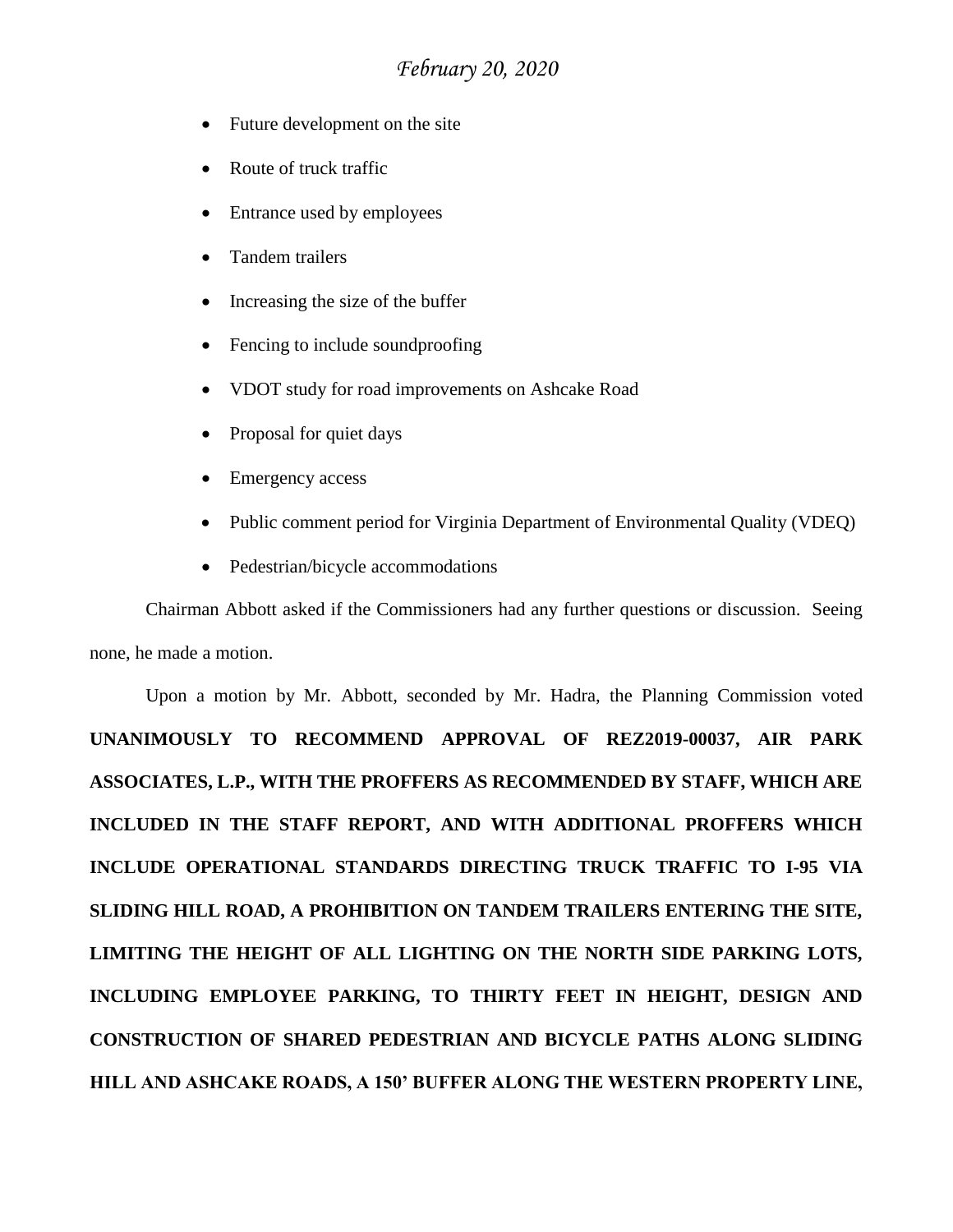### **AND FENCING WHICH FRONTS ASHCAKE ROAD TO BE OPAQUE, AND INCLUDE**

#### **SOUND ATTENUATION MATERIAL:**

- 1. Concept Plan. The property shall be developed in substantial conformity with the conceptual plan attached, titled "WEGMANS VIRGINIA DISTRIBUTION CENTER PROFFERED CONCEPTUAL PLAN" dated January 24, 2020, and prepared by Timmons Group (the "Concept Plan"). Any improvements not shown on the Concept Plan that consist of more than a total of 400,000 square feet in the area shown as "POTENTIAL FUTURE DEVELOPMENT" shall be reviewed and approved by the Planning Commission prior to site plan approval to ensure compatibility with existing development.
- 2. Architectural Treatment. The Phase I building shall be designed and constructed in substantial conformity with the elevations to be provided (the "Elevations"). Any additional structures shall be consistent with the Elevations in scale, design, and materials. Otherwise, any such additional structures shall be reviewed and approved by the Planning Commission prior to site plan approval to ensure compatibility with the existing development.
- 3. Signs. All freestanding signs, if lighted, shall be monument type and shall be internally illuminated and/or externally lit with down lighting.
- 4. Parking. The passenger vehicle and truck parking and storage areas shall be designed and constructed in accordance with the following standards:
	- a. Employee and passenger vehicle parking areas shall be designed and constructed to include hard surface paving, curb and gutter, and shall be landscaped in accordance with the standards of Section 26-192 of the Hanover County Zoning Ordinance.
	- b. Truck and trailer parking areas shall be designed to include the use of curb and gutter and hard surface paving, and shall be striped to clearly delineate individual parking stalls from drive isles.
	- c. Truck storage areas shall be designed to include curb and gutter and shall be hard surface paved.
	- d. All such parking and storage areas shall be clearly delineated on the site plan for such improvements.
- 5. Screening, Thoroughfare Buffers, and No Build Areas. Buffers and screening shall be provided in accordance with the following standards:
	- a. Areas fronting Ashcake Road (State Route 657) and Sliding Hill Road (State Route 656) shall include a thoroughfare buffer no less than twenty-five feet (25') measured from the ultimate right of way. The inner-most project side of the buffer shall be planted with a vegetated screen in accordance with the standards of Section 26-263(b) of the Hanover County Zoning Ordinance. The remaining portion of the buffer shall be planted in accordance with the standards of 26-264 of the Hanover County Zoning Ordinance. The installation of the buffer along Sliding Hill Road shall be phased with the approvals of the final plans for the ultimate right-of-way determination for the realignment of Sliding Hill along the Property.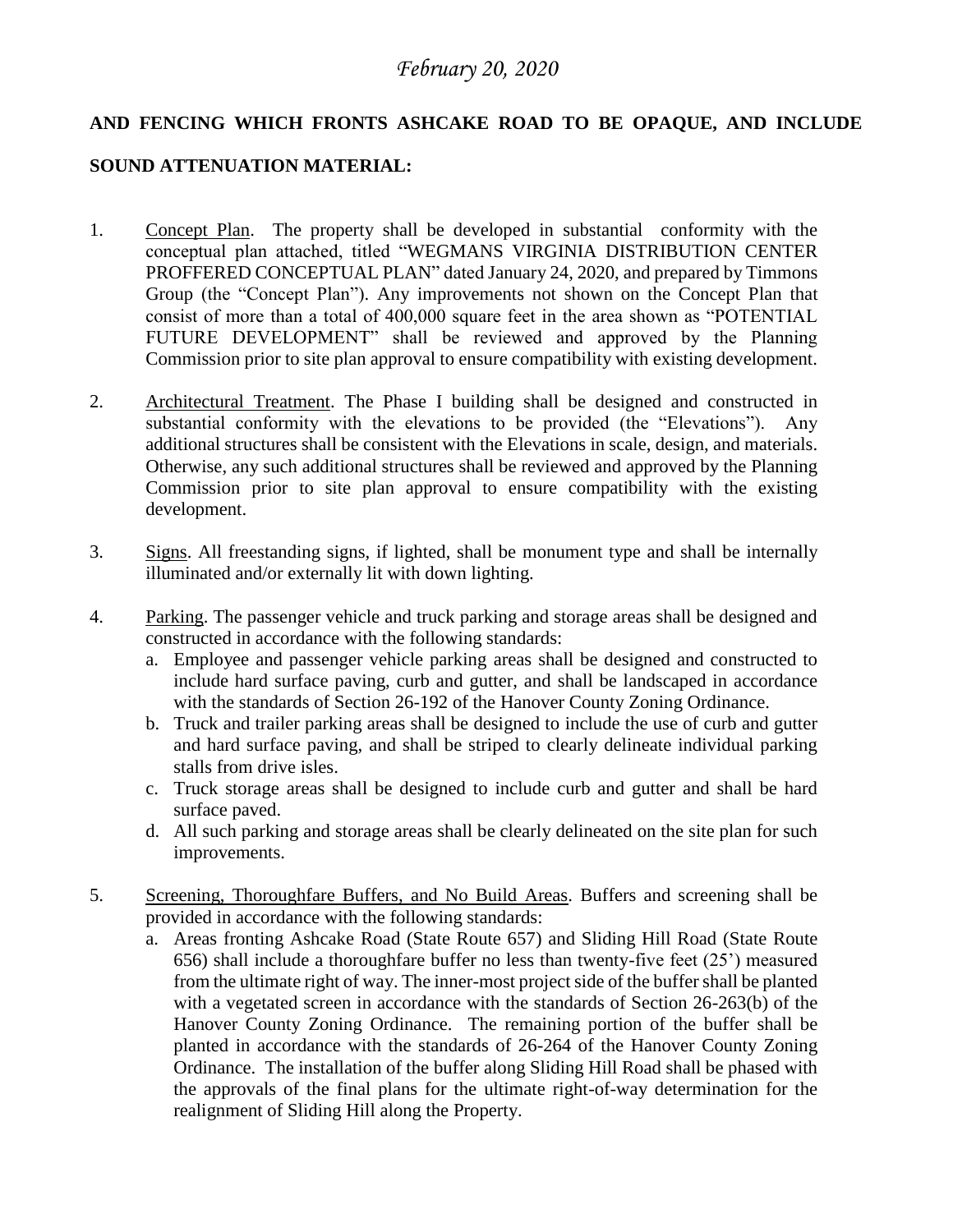- b. A variable width natural no build area shall be provided along Sliding Hill Road as shown on the Concept Plan such that all trees five inches (5") or more in diameter shall not be removed, with the exception of dead or diseased trees and the removal of trees as necessary for the construction of improvements shown on the Concept Plan (such as for grading or roads).
- c. The Buffer along Ashcake Road shall be widened to fifty feet (50') in the area shown on the Concept Plan.
- 6. Utility Lines Underground. Except for major transmission lines that traverse the property, all utility lines, such as electric, telephone, CATV, or other similar lines shall be installed underground or located overhead along rear property lines. To the extent possible, utility service lines shall be located so as to minimize disturbance of any tree of 15 inch caliper or greater on site. All junction and access boxes, when located on sites fronting on Ashcake or Sliding Hill Roads shall be screened from view with landscaping.
- 7. Use Restrictions. Primary permitted use of the Property shall be limited to the following uses:
	- a. Warehousing and distribution, food and beverage production, and related accessory uses such as office, security, and vehicle and trailer maintenance.
	- b. Any use permitted in the B-O, business office district, B-1, neighborhood business district, other than the following:
		- i. Funeral homes and funeral services.
		- ii. Hospitals.
	- c. Any use permitted in the M-1, limited industrial district.
	- d. The following uses permitted in the M-2, light industrial district:
		- i. Any use otherwise permitted herein.
		- ii. Boat and boat trailer sales and storage, both new and used, including display, repair, and storage, and including accessory uses.
		- iii. Brewery.
		- iv. Commercial and industrial machinery and equipment sales, rental and leasing.
		- v. Commercial landscaping operation.
		- vi. Construction equipment sales, rental or leasing.
		- vii. Contractor's equipment storage yard or plant or rental of equipment commonly used by contractors.
		- viii. Craft brewery.
			- ix. Greenhouses, commercial, wholesale or retail.
			- x. Industrial vocational training school, including internal combustion engines.
		- xi. Laundry and linen services.
		- xii. Lumber and other building material, storage and sales, open or enclosed, but not manufacture, steel fabricating or junk storage.
		- xiii. Lumber yards.
		- xiv. Recreational vehicle sales and rentals, both new and used, including display, repair, and storage, and including accessory uses.
- 8. Right-of-Way Dedication. The owner agrees to dedicate the following right-of-way free of cost to the County, upon the request of the County or VDOT:
	- a. Thirty feet (30') of right-of-way measured from the centerline of Ashcake Road (State Route 657);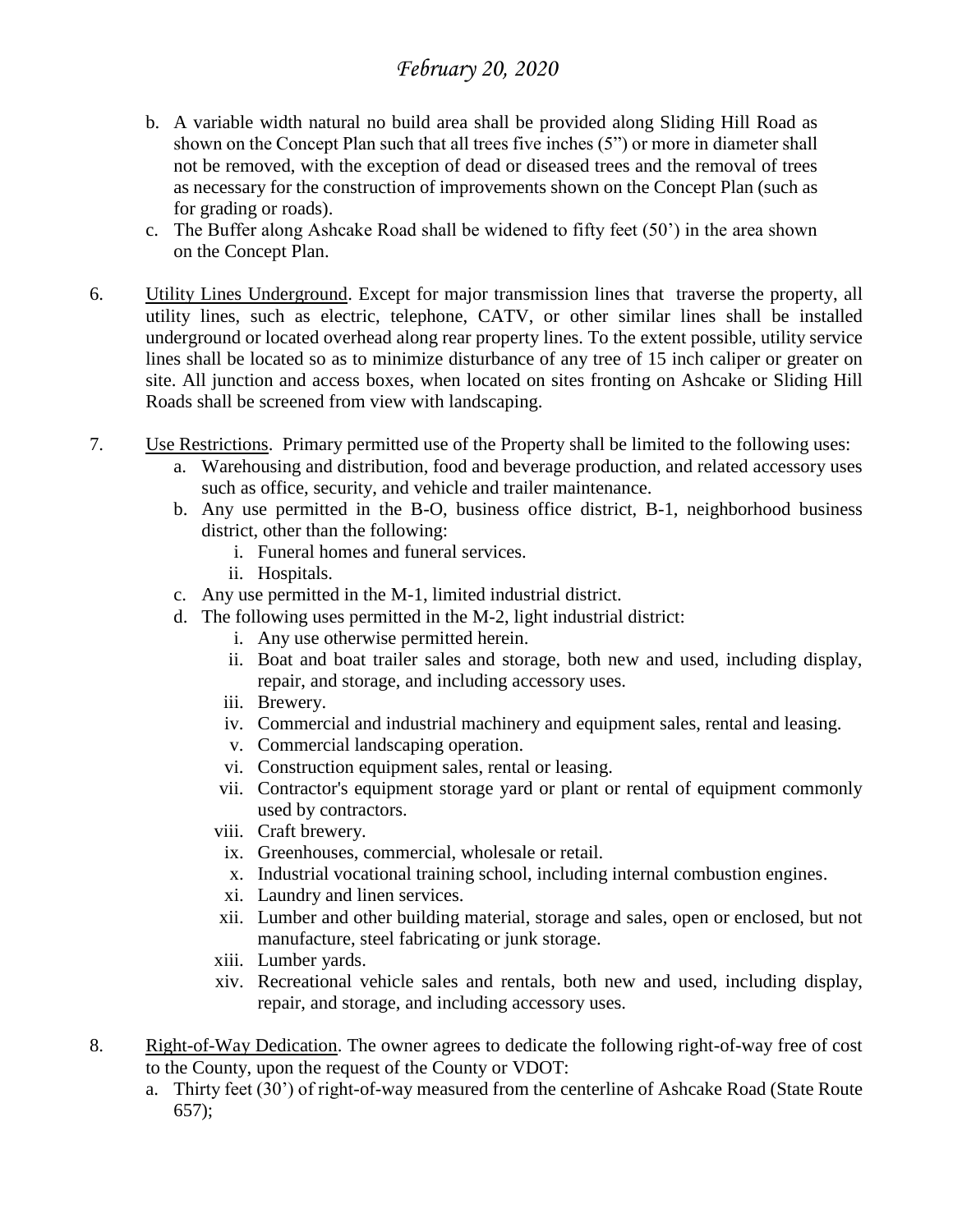- b. Fifty feet (50') of right-of-way measured from the centerline of Sliding Hill Road (State Route 656).
- c. Right-of-way no greater than 100 feet in width for the purpose of realigning Sliding Hill Road (State Route 657) once the alignment is designed and determined by the Department of Public Works.
- 9. Road Improvements. The Owner agrees to undertake the following study and construct the following road improvements:
	- a. Prepare a Signal Justification Study for the intersection of Sliding Hill Road and New Ashcake Road (the "Study Intersection") and submit the study to VDOT for review and approval or disapproval prior to site plan approval;
	- b. Install either a traffic signal or other traffic control improvements at the Study Intersection, as approved by VDOT, to ensure the safe movement of traffic through the Study Intersection, provided the cost of such other traffic control improvements shall not exceed the projected cost of the traffic signal (the "Study Intersection Improvements"). Such installation shall commence at such time as VDOT deems the improvement to be warranted;
	- c. The Study Intersection Improvements, if required, shall be bonded through a performance agreement which shall be executed prior to or contemporaneously with issuance of Certificate of Occupancy approval for the Property.
	- d. Install left and right turn lanes (only if warranted by VDOT) at the Main Entrance as depicted on the Concept Plan with the first phase of development.

All road improvements shall be designed and constructed in accordance with VDOT standards.

10. Cemetery Removal or Relocation. Should a grave or cemetery be discovered, and should the location of the grave or cemetery be in conflict with the Concept Plan and necessary infrastructure such as roads, drainage, and utilities, the grave or cemetery shall be relocated in accordance with the procedure administered by the Virginia Department of Historic Resources. The property owner shall be responsible for all costs and expenses associated with the cemetery removal or relocation.

The vote was as follows:

| Mr. Abbott     | Aye    |
|----------------|--------|
| Mr. Bailey     | Aye    |
| Mr. Hadra      | Aye    |
| Mrs. Iverson   | Absent |
| Mr. Leadbetter | Aye    |
| Mr. McGhee     | Aye    |
| Mr. Whittaker  | Aye    |
|                |        |

The motion carried.